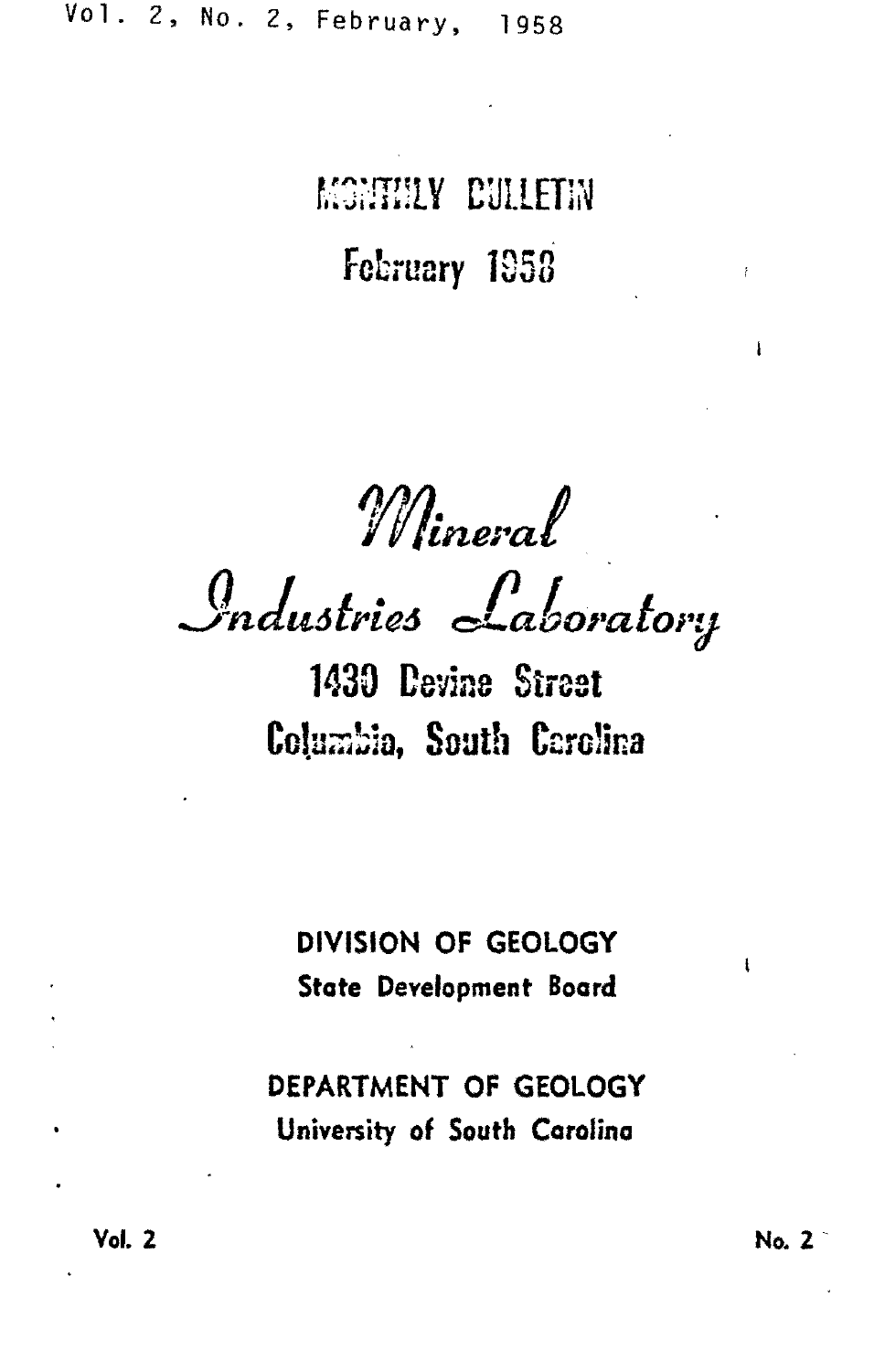## HIGH-SILICA SAND DEPOSITS NEAR NICHOLS, SOUTH CAROLINA

**By** 

# H. s. Johnson, Jr. Division of Geology South Carolina State Development Board

High-silica sand deposits occur as low, elongate ridges that trend south-southwest parallel to the Lumber and Little Pee Dee<br>Rivers near Nichols, South Carolina, The Rivers near Nichols, South Carolina. sand ridges, apparently flood plain deposits,<br>are on the southeast bank of the stream. They are on the southeast bank of the stream. range from 100 to BOO feet in width and are many times as *long* as they are wide. They stand 5 feet or so above the level of the surrounding swamp. Shallow drill holes and excavations indicate that the ridges are composed typically of clean, white quartz sand to depths of about 5 feet. Below the white sand lies a heavily stained brown sand, which has a high percentage of organic material. The water table is at a depth of about 5 feet on the sand ridges.

Locher Silica Corporation is currently mining a sand deposit on the east bank of the Lumber River about 1.5 miles east-northeast of the town of Nichols. The sand is dug with front-end loaders; then it is washed, screened, dried, and bulk-loaded into railway cars. The quartz is clean, colorless, and free from stains or inclusions. A few thin streaks of dark minerals occur in the deposit, but most of these dark grains are in the fine-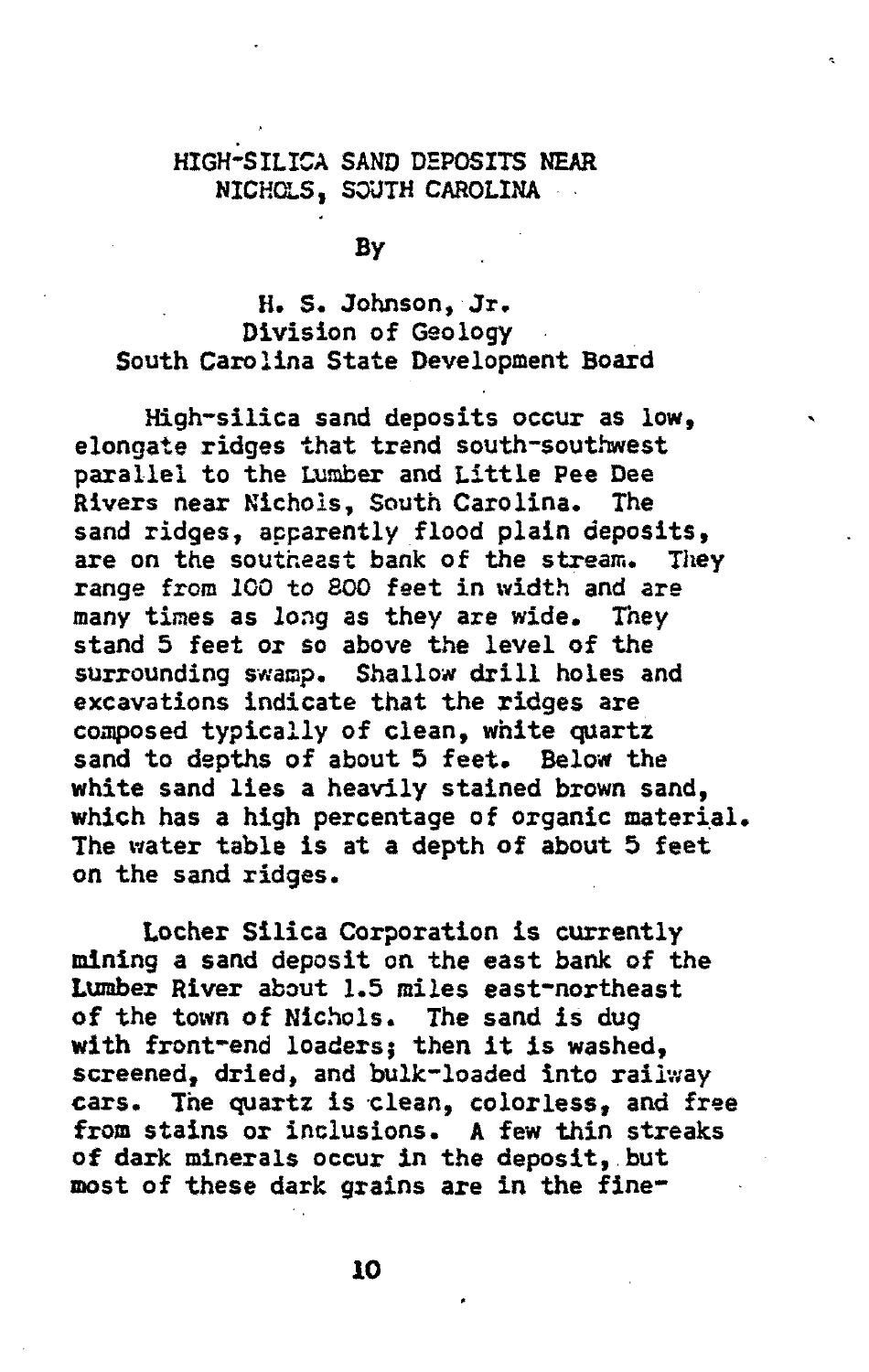grainec fraction and are removed in the simple washing and screening process. As ordinarily produced the sand contains about 99.5 percent Si0<sub>2</sub> and 0.025 to 0.035 percent Fe<sub>2</sub>03. A sand of higher purity could be produced by exercising greater care in the removal of the ' small amount of heavy mineral grains. This deposit has for many years supplied sand to the Laurens Glass Works, Laurens, South Carolina, at the rate of 400 or more tons per week.

In the 8 mile belt that extends from the Locher Silica Corporation operation southsouthwest to s. c. Highway 917 at Sandy Bluff Bridge the sand deposits are estimated to contain a total of about 2,000,000 tons of clean, white sand. This sand contains typically about 97.94 percent SiO<sub>2</sub> and 0.11 percent Fe<sub>2</sub>03. By washing, screening, and removing the small amount of dark iron-bearing minerals, this sand can be upgraded to a product containing 99.70 percent  $S10<sub>2</sub>$  and  $0.005$  percent Fe $203$ .

Deposits similar to the one being worked near Nichols are presant intermittently along the Little Pee Dee River almost to the point where it joins the Pee Dee River. Screen and, chemical analyses of two samples from this area are given by Buie (in preparation) as follows:

Screen Analyses (Percentage on Screens)

|  |  | 28 35 48 65 100 200 -200                |  |  |
|--|--|-----------------------------------------|--|--|
|  |  | No. 192 13.8 28.C 36.4 17.0 4.1 0.6 0.1 |  |  |
|  |  | No. 193 17.4 31.0 32.2 15.1 3.7 0.5 0.1 |  |  |

11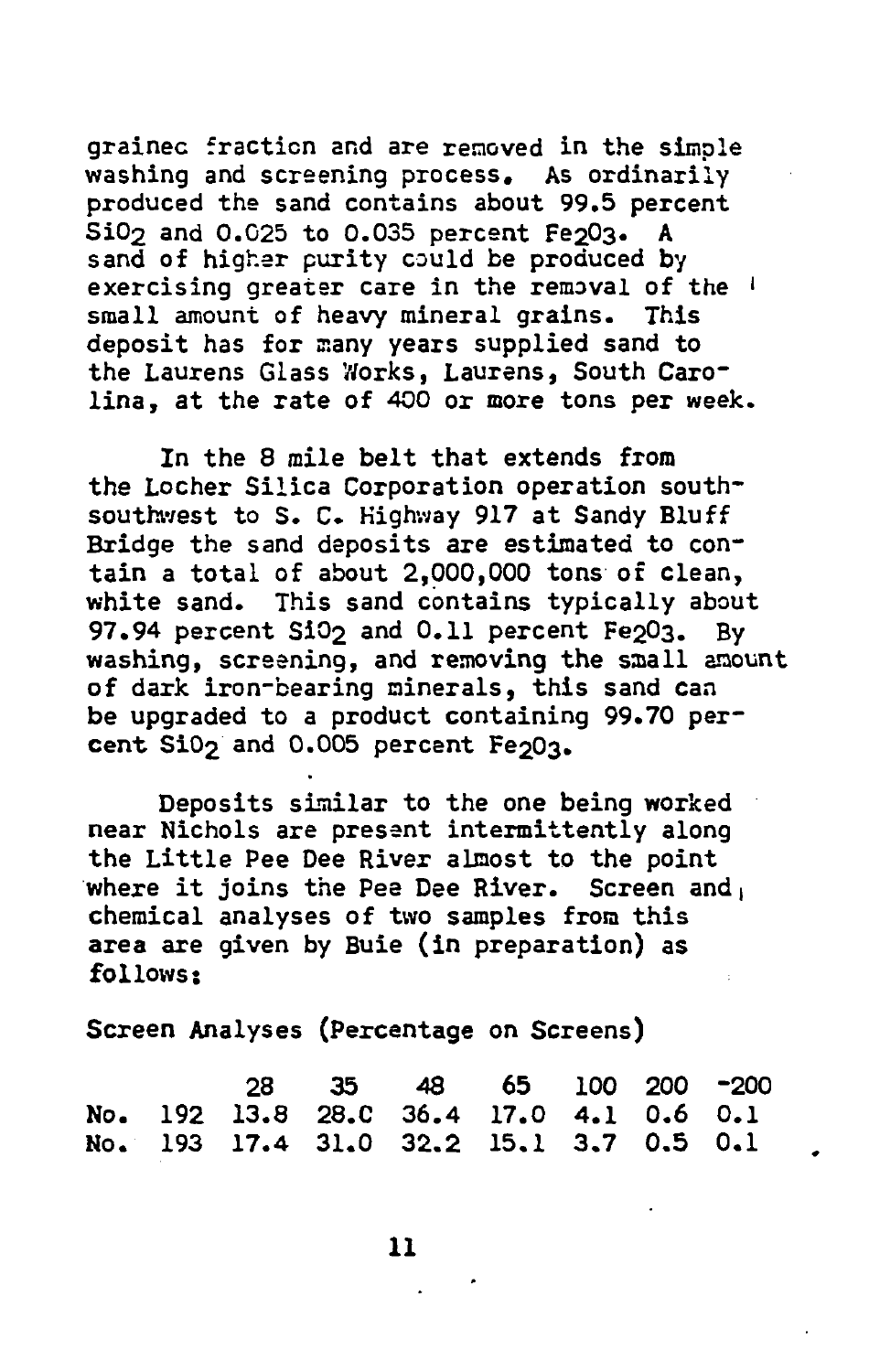## Chemical Analyses (Percentages}

|                                       | Unbeneficiated |       | Beneficiated |        |  |
|---------------------------------------|----------------|-------|--------------|--------|--|
|                                       | 192            | 193   | 192          | 193    |  |
| \$10 <sub>2</sub>                     | 94.75          | 97.94 | 99.73        | 99.70  |  |
| A1203                                 | 0.13           | 0.27  | 0.15         | 0.12   |  |
| Fe <sub>203</sub>                     | 0.16           | 0.11  | 0.009        | 0.005  |  |
| Ti02                                  | 0.17           | 0.18  | 0.030        | 0.010  |  |
| K <sub>2</sub> 0<br>Na <sub>2</sub> 0 | 0.21           | 0.22  |              |        |  |
| CaO                                   | 0.33           | 0.35  |              |        |  |
| Mg <sub>0</sub>                       | 0.09           | 0.37  |              |        |  |
|                                       | Moisture 4.25  |       |              |        |  |
|                                       | 100.09         | 99.44 | 99.919       | 99,835 |  |

Sample 192 is from the south edge of a borrow pit immediately north of U. S. Route 378 at a point 11 miles due west of Conway and 0.4 miles east of the bridge over the Little Pee Dee River. The thickness of the sand here and south of the road is about 6 feet.

Sample !93 is from small sand pits 0.2 miles north s. c. Highway 917 at a point 1.5 miles east of Sandy Bluff Bridge over the Little Pea Dee River. The white sand here extends to a depth of 6 to 7 feet.

#### References Cited

Buie, B. F., in preparation, Silica for glass manufacture in South Carolina: S. c. State Development Board, Division of Geology, Bull. 23.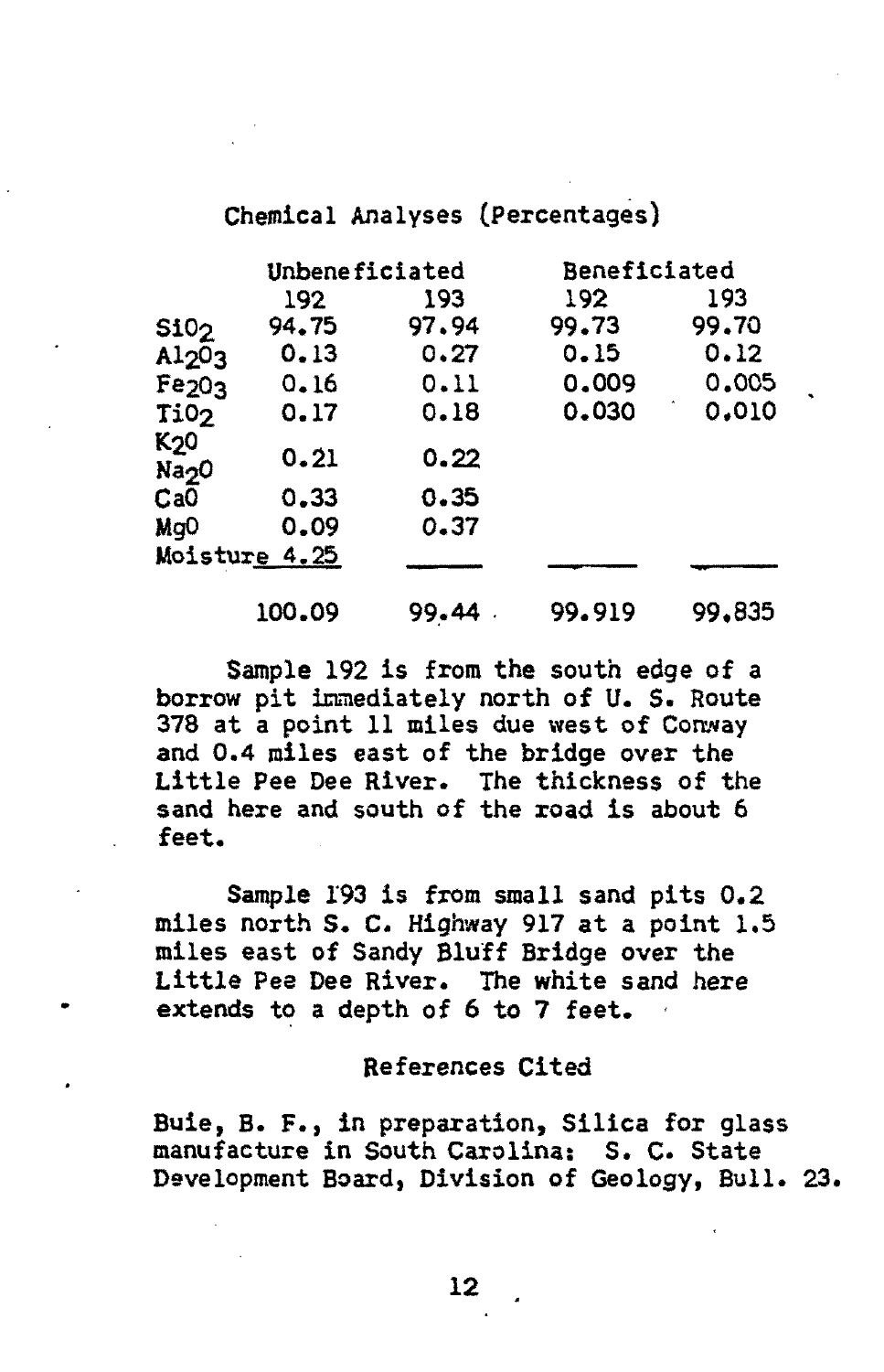# MARBLE IN UNION COUNTY, SOUTH CAROLINA

Marble crops out in a single. isolated exposure in Union County, South Carolina. This occurrence is on the Wilburn property near Cross Keys. It was quarried in the past for building and monumental stone, but the it ration has been long abandoned. The site the be reached as follows: An unimproved road is wes State Route 49 about 1.1 miles west of Dr. 13 Keys. Follow this road south for 0.45 milles, and then bear right on a primitive road that is not shown on the map. Travel 0.5 miles: then as through woods 1100 feet on an azimuth of S 65° M. A tributary of Frenchmans Creek is encountered here. Travel south along the eastern bank of the creek, and the abandoned quarry will be encountered in about 400 feet. See Figure 1.



 $\mathbf{I}$ 

The excavation is about 50 feet wide and extends about 50 feet into the hill side. Slump has largely obscured the workings.

The section dips gently to the southeast. At the base is a porphyroblastic biotite gneiss. which has a strike of N 55° E and a dip of 15° SE. Streaking of the biotite has a strike of S 25º E. A layer of calc-silicate granulite

13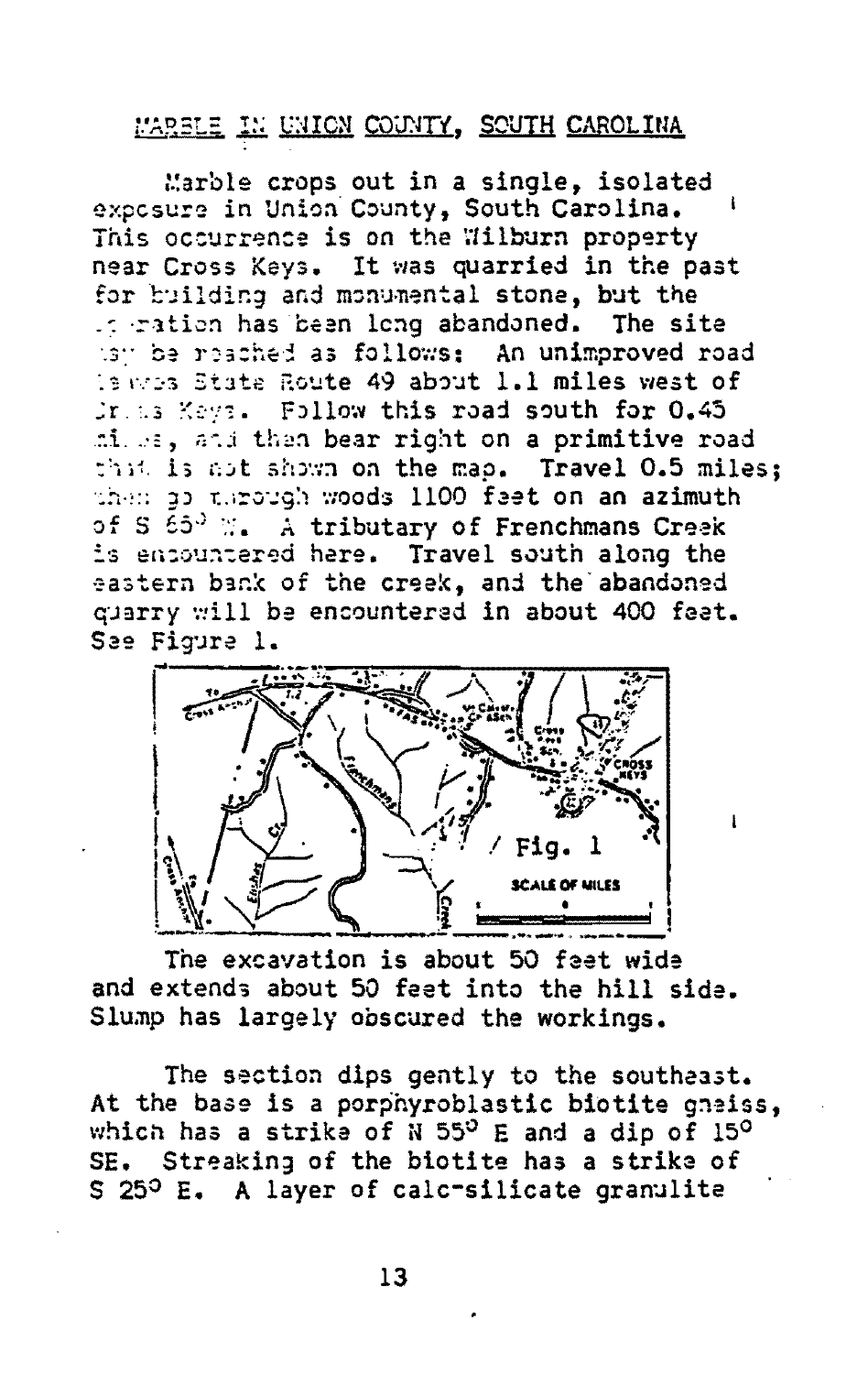separates the gneiss from the overlying marble. This granulite is composed largely of diopside and actinolite. The following quotation is from Sloan (1908, p. 233), who had access to diamond drill cores. He states that "two seams of white crystalline coarse grained dolomitic marble, respectively five feet and two feet thick, are exposed at this point, separated by three feet of ... slate." Both layers of marble crop out at the present time, but the material in between is not exposed. Calcsilicate minerals become abundant toward the top of the marble. Loose fragments on the hill side above the quarry indicate that a calc-silicate granulite.overlies the marble.

The rock at this locality is a white dolomite marble that has an average grain size of 2 to 3 mm. Much of the material appears in hand specimen to be composed entirely of carbonate. Further, there is hardly any effervescence with HCl, which indicates a high dolomite content. The analysis is as follows:

| Ca0             | 39.18         |
|-----------------|---------------|
| Mq0             | 14.74         |
| CO <sub>2</sub> | 44.40         |
| Silica and      |               |
| insoluble       | <u>1.13  </u> |
|                 | 99.45         |

The high magnesium content of the material at this locality confines its use to that of a soil conditioner for agricultural purposes or for monumental stone. The deposit is too small, however, to compete with similar deposits elsewhere in the State or the Southeast. There is therefore apparently no market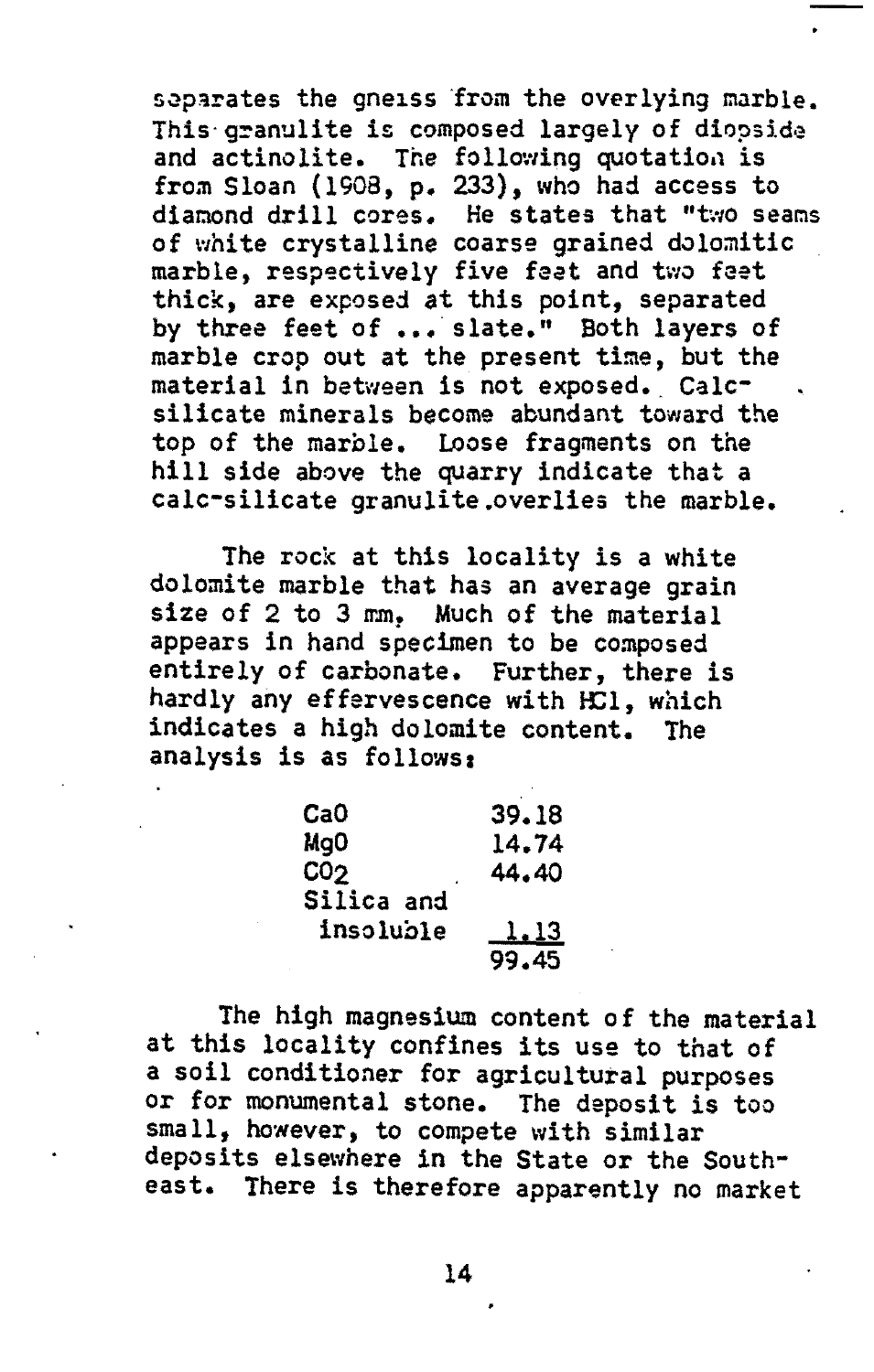VoL 2, No. 2 1958

for material from this locality at the present time. ·

The position of this marble in the regional geology is obscure. It is apparently not on striks with that in the Laurens County belt or with that in the Gaffney belt. Therefore no correlation is suggested at the present time.

References Cited Sloan, Earle, 1908, Catalogue of the mineral localities of South Carolina: S. C. Geol. Survey, ser. IV, Bull. 2. Reissued 1958, Div. of Geol.. State Development Board.

### PUBLICATION ANNOUNCEMENT

The Division of Geology, State Development Board, has reissued the Catalogue of Mineral Localities of South Carolina by Earle Sloan.

This book was published in 1908. Although it is 50 years old, it contains a wealth of information on mineral deposits of South Carolina. It contains 500 pages and is descriptive for the most part. There is a small geologic map and several illustrations<br>and diagrams. The price is \$2.75. This volume and diagrams. The price is \$2.75. will be of great value to all persons interested in the geology and mineral industries of South Carolina. It is now available at the Division of Geology in the Wade Hampton Building, Columbia, or at the Mineral Industries Laborator